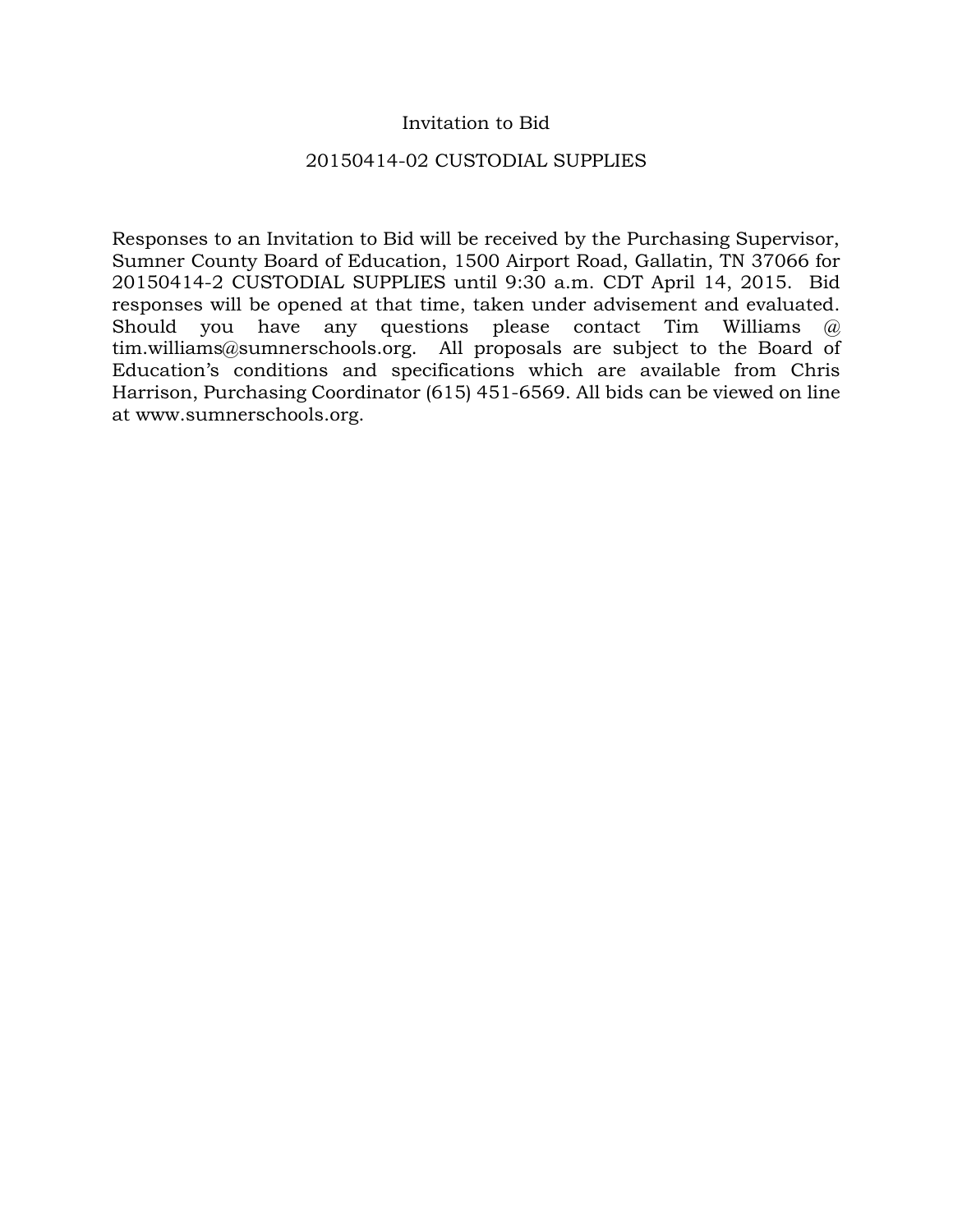#### **NOTICE TO RESPONDENTS**

Responses to an Invitation to Bid will be received by the Purchasing Supervisor in the SUPPORT SERVICE FACILITY CONFERENCE ROOM, Sumner County Board of Education, 1500 Airport Road Gallatin, TN 37066. They will be received until **9:30 A.M. Local Time APRIL 14, 2015** for **20150414-02 CUSTODIAL SUPPLIES**, at which time the responses will be opened, taken under advisement and evaluated. *BIDS WILL BE POSTED ON www.sumnerschools.org* 

**GENERAL REQUIREMENTS AND CONDITIONS** 

-------------------------------------------------------------------------------------------------------------------------------

- 1. The Sumner County Board of Education reserves the right to accept or reject any and/or all responses in whole or in part, and to waive informalities therein.
- 2. Any responses received after the scheduled closing time for the receipt for responses will not be considered.
- 3. If a mistake is discovered after the responses are received, only the Sumner County Board of Education may allow the respondent to withdraw the entire response.
- 4. Partial payments will not be approved unless justification for such payment can be shown. Terms will be net 30 days.
- 5. Payment will not be made until the said **20150414-02 CUSTODIAL SUPPLIES** are inspected and approved as meeting all specifications by persons appointed by the Sumner County Board of Education.
- 6. Responses submitted must be in a sealed envelope and marked on the outside as follows: **RESPONSE: 20150414-02 CUSTODIAL SUPPLIES DEADLINE: 9:30 A.M.; APRIL 14, 2015**
- 7. Facsimile responses will not be considered.
- 8. If a successful bidder violates any terms of their bid, the contract, school board policy or any law they may be disqualified from bidding for a period of two years for minor violations or longer for major violations. Bids from disqualified bidders will not be accepted during the period of disqualification.
- 9. Prices quoted on the response (if any) are to be considered firm and binding until the said **20150414-02 CUSTODIAL SUPPLIES** are in the possession of the Sumner County Board of Education.
- 10. No purchase or contract is authorized or valid until the issuance of a Board Purchase Order in accordance with Board Policy. No Board Employee is authorized to purchase equipment, supplies or services prior to the issuance of such a Purchase Order.
- 11. Any deviation from these stated terms, specifications and conditions must be coordinated with and approved in writing by the Purchasing Supervisor, Vicky Currey (615) 451-6560.
- 12. All bids that exceed \$25,000 must have the Company Name, License Number, Expiration Date thereof and License Classification of Contractor listed on outside of sealed envelope. As required by State of Tennessee Code Annotated 62-6-119.
- 13. The awarded bidder will be required to post a performance and payment bond in the amount of 25% of the contract price if it exceeds \$100,000 as stated by State of Tennessee Code Annotated 12-4-201.
- 14. If the project cost in excess of \$25,000 a performance bond must be secured by the requesting party in an amount equal to the market improvement value.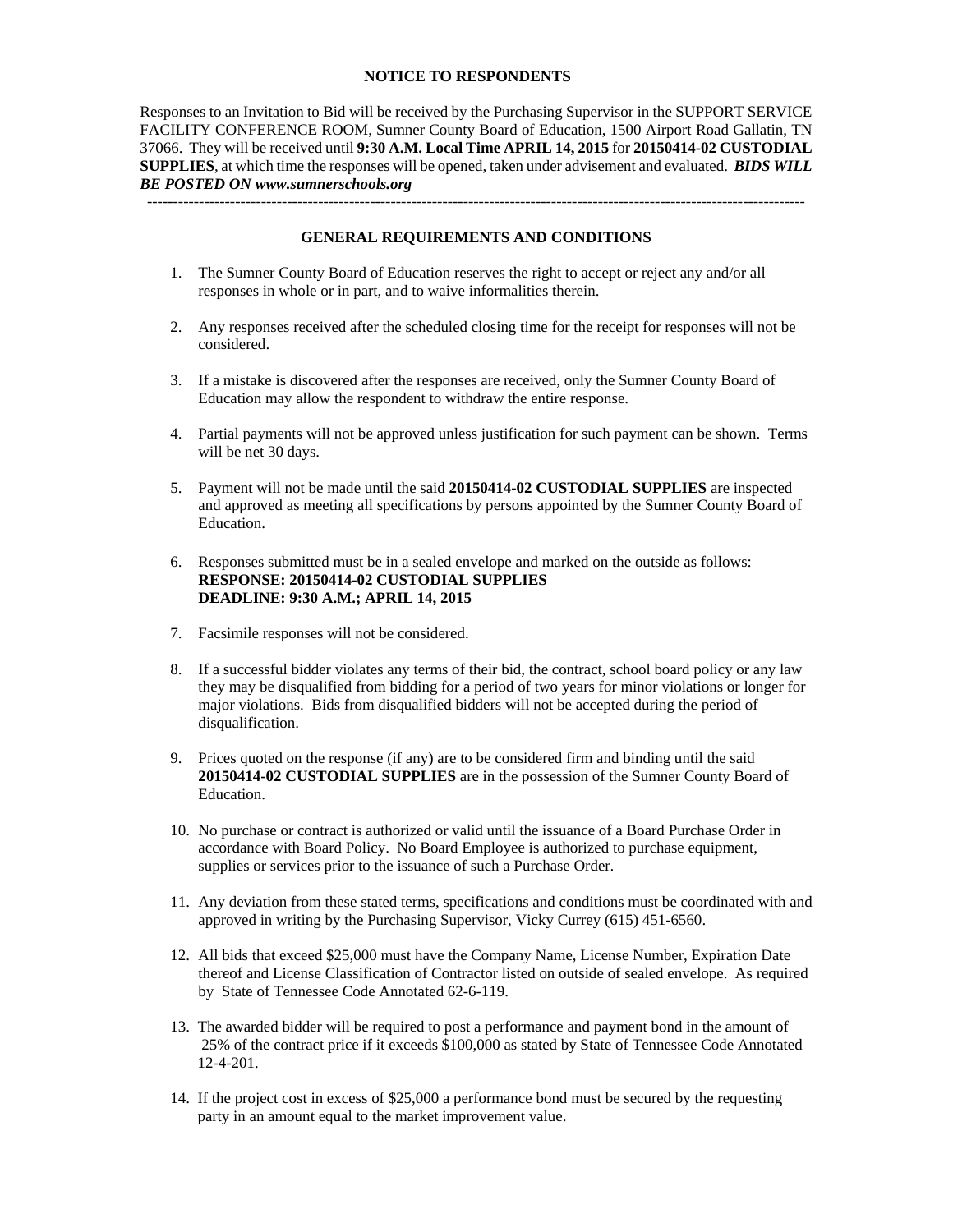## **20150414‐02 CUSTODIAL SUPPLIES BIDDING GUIDELINES School Year 2015‐2016**

The Sumner County Board of Education, SCBOE, is soliciting bids for Custodial Supplies. Failure to meet any of the outlined specifications or requirements at anytime will result in default of said bid/award, cause for termination of agreement and return of unused product. Manufacturer will be responsible for freight plus any fees incurred by the school system in sourcing another supplier.

- Bid prices are to be good from July 1, 2015 until June 30, 2016.
- Bid prices are to include all delivery charges.
- Any exceptions should be listed in the NOTES area of the bid sheet.
- If not bidding exactly to specs give details in the NOTES area of bid sheet.
- Each item will be awarded individually.
- More or Less of any item may be purchased at the bid price.
- All items must be palletized, wrapped and tailgated there is no loading dock at warehouse.
- Deliveries must be scheduled at least 24 hours in advance.
- Material Safety Data Sheets for all chemicals must be listed at MSDSSearch.com.
- If required samples are not included, the bid for that item will not be considered.
- Bids must be submitted on the included Bid Sheet.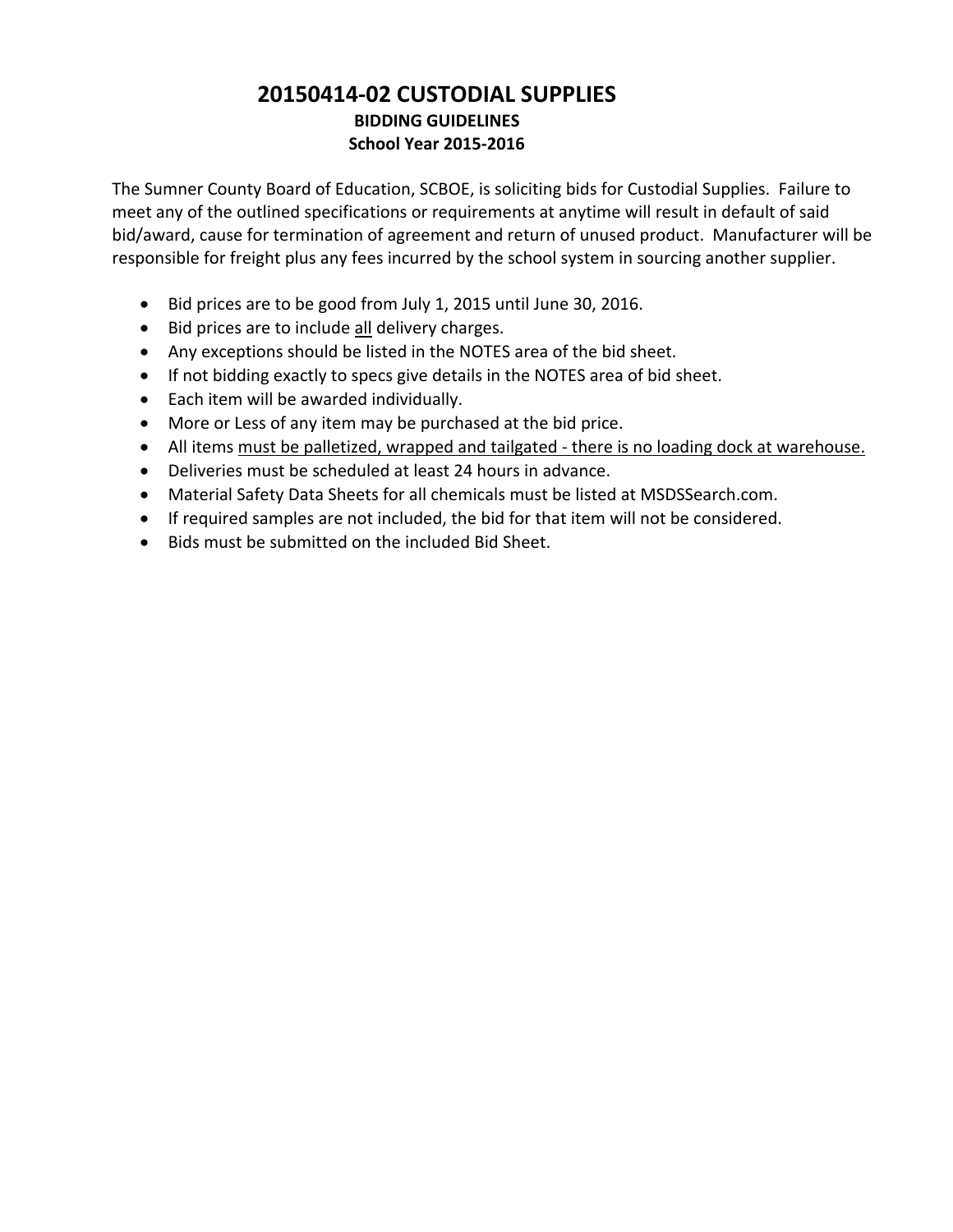## **CUSTODIAL SUPPLIES SPECIFICATIONS School Year 2015‐2016**

The following items are to be as specified:

- 1. FLOOR FINISH Johnson's Vectra or Buckeye Clarion. Packaged in five gallon bag-in-a-box. *Product literature must be attached to bid*. Product may be drop‐shipped from manufacturer.
- **2.** STRIPPER –Johnson's Bravo or Buckeye Ripsaw. Packaged in five‐gallon bag‐in‐a‐box. *Product literature must be attached to bid*. Product may be drop‐shipped from manufacturer.
- **3.** PUSH BROOM WITH HANDLE ‐ Packaged each. Head should be 24" with medium sweep, black plastic hair, and handle to be 5' with metal screw in end.
- **4.** BROOMS ‐ Each. Corn blend broom ‐ Minimum 4 stitches with metal band. Commercial warehouse grade. *Sample required at the time of bid opening*.
- **5.** DUST PANS ‐ Each. One piece made of 20 gauge steel, 12 3/4" x 7 1/2", with 5" handle, color to be black.
- **6.** MOP BUCKET WITH WRINGER ‐ Each. Bucket to be 16 1/2" x 15 5/8" x 12 3/4", color to be yellow, equal to #6111 26 qt. Brute Rubbermaid. Wringer to be 24 ‐ 36# downward pressure, color to be yellow, equal to #6123 Brute Rubbermaid.
- **7.** WET MOP HEADS CUT END Stirrup style, material to be cotton/rayon blend. Sizes are to be 24 oz. and 16 oz. – Color to be blue. *Sample required at the time of bid opening*.
- **8.** WET MOP HANDLES ‐ Packaged each. 60" long, quick change stirrup style with wing nut. Rust proof metal head is double riveted to lacquered wood handle.
- **9.** FLOOR MAINTENANCE PADS ‐ Packaged 5 per case. To be of polyester fiber, thick line, colors to be white, red, blue, black. (12", 17", 20" or 24" diameter)
- **10.** HOG HAIR BUFF PADS packaged 5 per case. To be of natural hog hair. Natural color. (20" diameter)
- **11.** SQUARE SCRUB PADS packaged 10 per case 14" x 28"
- **12.** RESTROOM SCRUB PADS packaged 5 per case 1" x 28" Ruff Pad
- **13.** VOMITUS COMPOUND ‐ Packaged in one pound plastic containers. Standard by bidder. *Sample required at the time of bid opening.*
- **14.** WASTEBASKET OFFICE ‐ Packaged 6 to a box. 26 quart fire‐resistant metal wastebasket. Color to be Black. Equal to Steeline.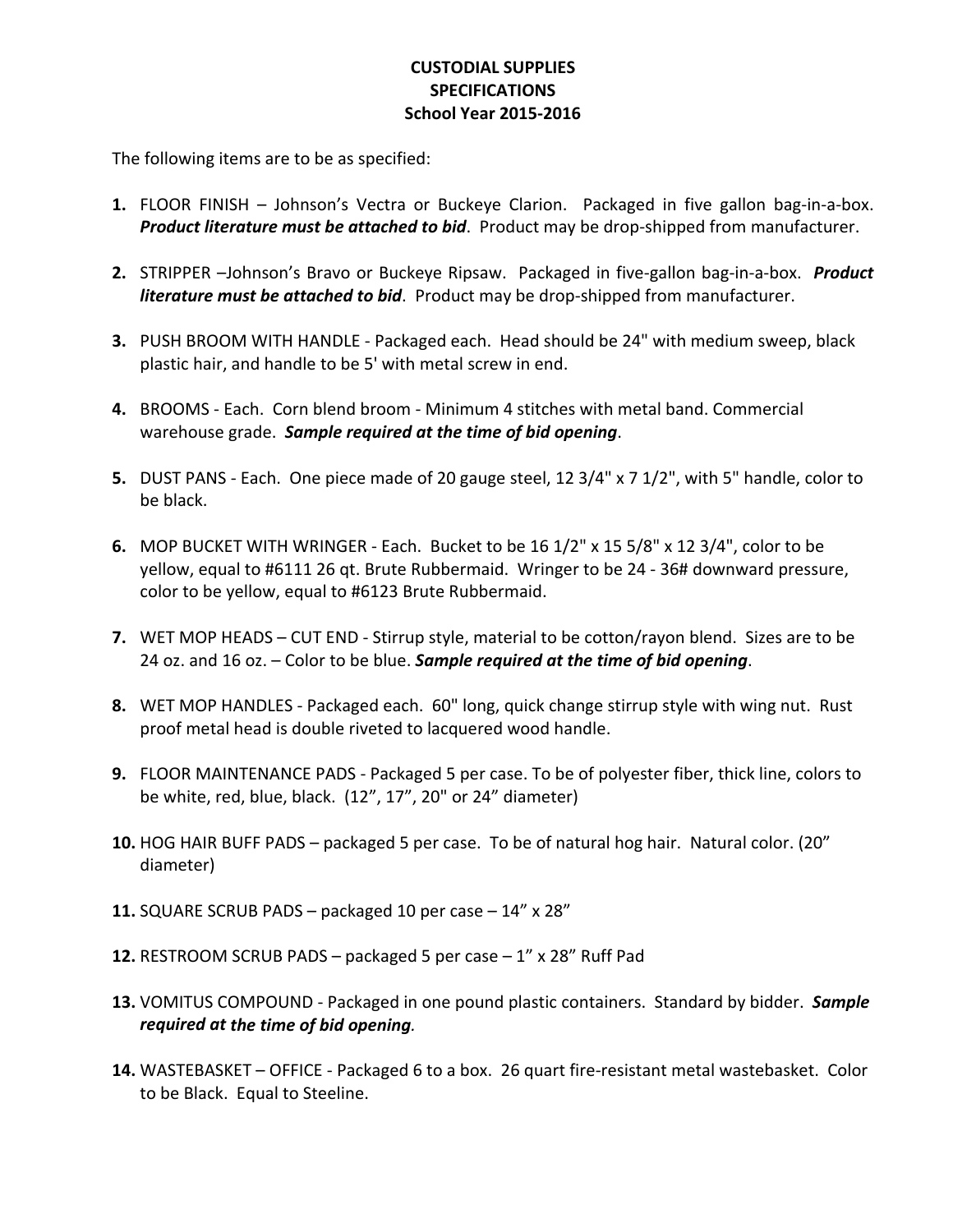- **15.** GARBAGE CANS 44 GALLONS ‐ Each. Size to be 24" diameter x 31 1/2" high, color to be gray equal to #2643 Brute Rubbermaid.
- **16.** SANITARY NAPKIN RECEPTACLES ‐ White plastic. Equal to Hospital Specialty # 6140.
- **17.** SANITARY NAPKIN BAGS Wax paper liners. Size 11 1/2 x 9 3/8 x 4 7/8. Equal to Hospital Specialty # HS-6141. Packaged 250/bx.
- **18.** SUPER DUTY CLEANSER WITH GRIT ‐ Hand cleanser with grit designed to remove tough industrial grease and soils. Contains natural d-Limonene solvent, Aloe, Vera Gel and Lanolin. (2) 3.5 liters/case. Brand must be Kimberly‐Clark. Color to be green.
- **19.** WET FLOOR SIGNS CAUTION WET FLOOR Plastic, yellow, packaged 6/cs.
- **20.** VINYL GLOVES Non‐sterile, Non ‐ Powdered. Packaged 100 gloves per box; 10 boxes per case. Sizes S‐M‐L‐XL
- **21.** CAN LINER 44 GALLON LINEAR LOW DENSITY POLYETHYLENE ‐ Made of Prime Hexene/Higher Alpha Olefin Resin, repro, recycled or reprocessed are not accepted, clear in color, 44 gallon capacity, to be exact fit size 37 x 50, gauge of .75 Mils, packaged 150 per case (coreless roll or individually folded) gang fold not accepted, must have a net poly case weight of 13.9 pounds. *Full case samples with manufacturer's labeling is required.*
- **22.** CAN LINER 12‐16 GALLON HIGH MOLECULAR WEIGHT‐HIGH DENSITY POLYETHYLENES ‐ Made of Prime Hexene/Higher Alpha Olefin Resin, repro, recycled or reprocessed are not accepted, clear or natural in color, 8 ‐ 10 gallon capacity, dimensions must be 24" x 32", gauge of 6 Microns, packaged 1,000 per case (coreless roll or individually folded) gang fold not accepted. *Full case samples with manufacturer's labeling is required.*
- **23.** COMPACTOR LINER Made of Prime Hexene/Higher Alpha Olefin Resin, Equal to or better than PAC 9039, repro, recycled or reprocessed are not accepted, clear or natural in color, to be exact fit size 43.5" X 53.5", gauge of 2 Mils, Slip Level – High Slip, packaged 50 per case, individually folded. *Full case samples with manufacturer's labeling is required.*

**NOTE:** Liners may be tested at any time for performance related issues (Dart and/or Elmendorf)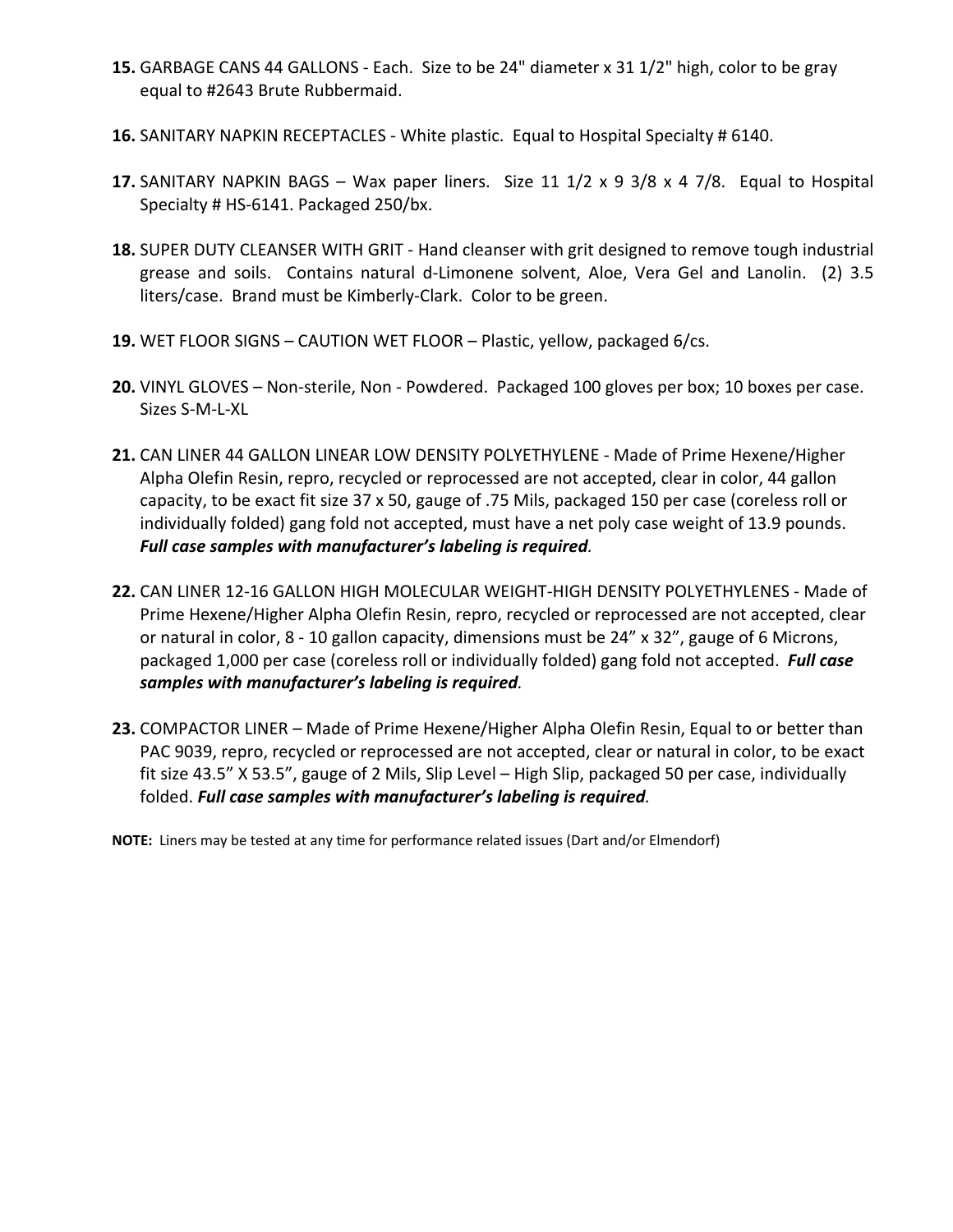# **BID SHEET CUSTODIAL SUPPLIES School Year 2015‐2016**

|             | <b>ITEM</b><br><b>QUANTITY</b>  |      |                          | <b>BID PRICE</b><br>PACKAGED<br>(Ex: 4 boxes/cases, 12 each/cases) |  |  |
|-------------|---------------------------------|------|--------------------------|--------------------------------------------------------------------|--|--|
|             | 1. FLOOR FINISH                 | 5000 | gal                      | _gal                                                               |  |  |
|             | 2. FLOOR FINISH STRIPPER        | 2000 | gal                      | _gal<br>$\overline{\phantom{a}}$                                   |  |  |
|             | 3. PUSH BROOM W/ HANDLE         | 75   | ea                       | ea                                                                 |  |  |
|             | 4. BROOM                        | 500  | ea                       | ea                                                                 |  |  |
| 5.          | <b>DUST PAN</b>                 | 200  | ea                       | ea                                                                 |  |  |
|             | 6. MOP BUCKET W/WRINGER         | 50   | ea                       | ea                                                                 |  |  |
| $7_{\cdot}$ | WET MOP HEAD - CUT END          |      |                          |                                                                    |  |  |
|             | 24 OZ.                          | 600  | ea                       | ea                                                                 |  |  |
|             | 16 OZ.                          | 1000 | ea                       | ea                                                                 |  |  |
| 8.          | <b>WET MOP HANDLE</b>           | 200  | ea                       | ea                                                                 |  |  |
| 9.          | <b>FLOOR MAINTENANCE PADS</b>   |      |                          |                                                                    |  |  |
|             | 12"                             | 10   | $\mathsf{CS}\phantom{0}$ | CS                                                                 |  |  |
|             | 17''                            | 10   | $\mathsf{CS}\phantom{0}$ | CS                                                                 |  |  |
|             | 20''                            | 175  | <b>CS</b>                | $\mathsf{CS}\phantom{0}$                                           |  |  |
|             | 24'                             | 50   | $\mathsf{CS}\xspace$     | <b>CS</b>                                                          |  |  |
|             | 10. HOG HAIR BUFF PADS - 20"    | 150  | $\mathsf{CS}\xspace$     | $\mathsf{CS}\xspace$                                               |  |  |
|             | 11. SQUARE SCRUB PADS 14 X 28   | 10   | $\mathsf{CS}\xspace$     | <b>CS</b>                                                          |  |  |
|             | 12. RESTROOM SCRUB PADS 14 X 28 | 5    | <b>CS</b>                | <b>CS</b>                                                          |  |  |
|             | 13. VOMITUS COMPOUND            | 1000 | Ib                       | Ib                                                                 |  |  |
|             | 14. WASTEBASKET - OFFICE        | 100  | ea                       | ea                                                                 |  |  |